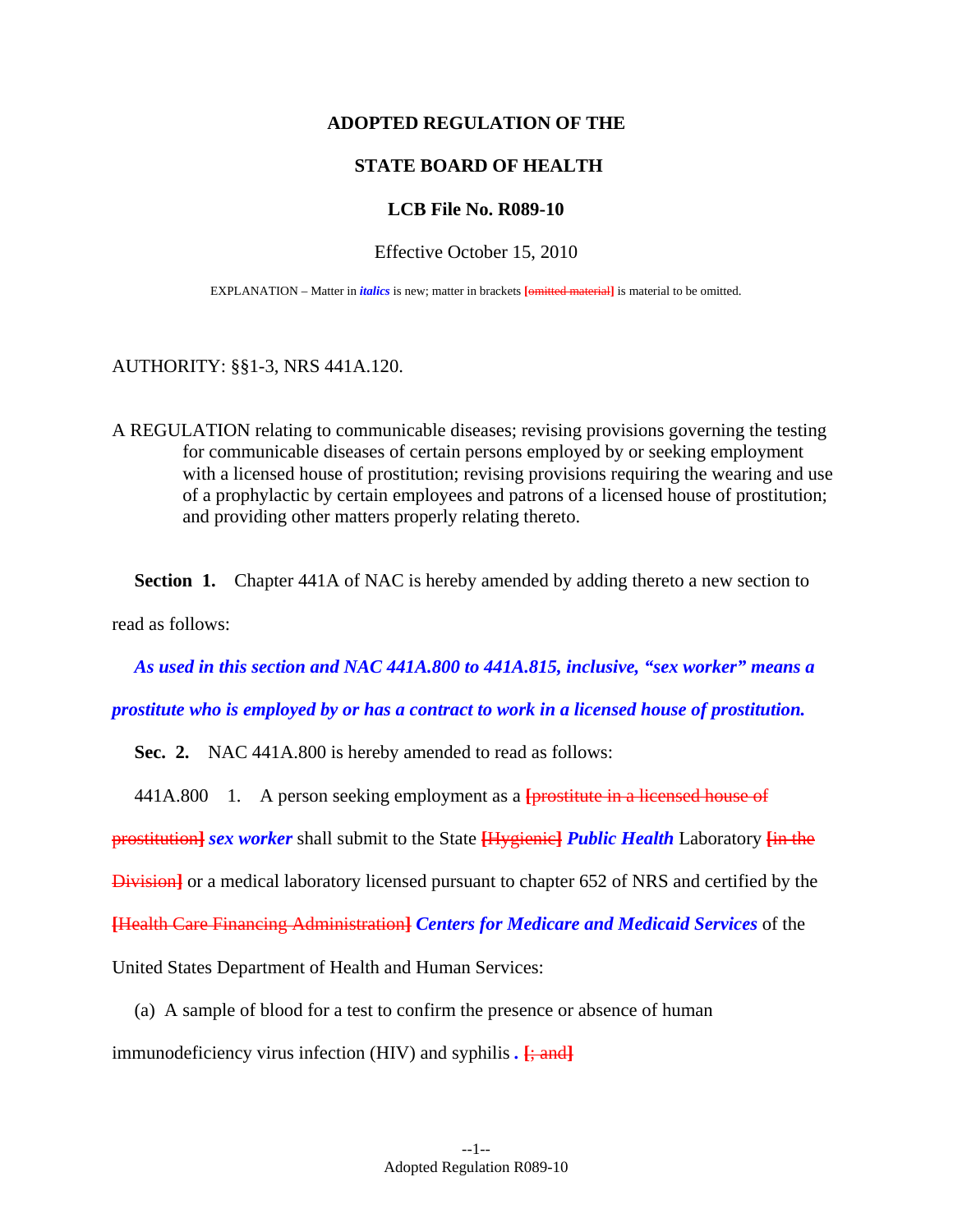(b) **[**A**]** *If the person is female and has a uterine cervix, a* cervical specimen for a test to confirm the presence or absence of gonorrhea and *Chlamydia trachomatis* by culture or antigen detection or **[**DNA probe.**]** *nucleic acid testing.* 

 *(c) If the person is female and does not have a uterine cervix, a high vaginal specimen for a test to confirm the presence or absence of gonorrhea and Chlamydia trachomatis by culture or antigen detection or nucleic acid testing.* 

 *(d) If the person is male or transgendered, a urethral specimen for a test to confirm the presence or absence of gonorrhea and Chlamydia trachomatis by culture or antigen detection or nucleic acid testing.* 

 *(e) If the person is seeking employment in a licensed house of prostitution which does not have a written policy that explicitly prohibits engaging in any form of anal intercourse, a rectal specimen for a test to confirm the presence or absence of gonorrhea and Chlamydia trachomatis by culture or antigen detection or nucleic acid testing.* 

 2. A person must not be employed as a **[**prostitute in a licensed house of prostitution**]** *sex worker* until the State **[**Hygienic**]** *Public Health* Laboratory **[**in the Division**]** or a medical laboratory licensed pursuant to chapter 652 of NRS and certified by the **[**Health Care Financing Administration**]** *Centers for Medicare and Medicaid Services* of the United States Department of Health and Human Services has reported that the tests required pursuant to subsection 1 do not show the presence of infectious syphilis, gonorrhea, *Chlamydia trachomatis* or infection with the human immunodeficiency virus (HIV).

 3. A person employed as a **[**prostitute in a licensed house of prostitution**]** *sex worker* shall submit to the State **[**Hygienic**]** *Public Health* Laboratory **[**in the Division**]** or a medical laboratory licensed pursuant to chapter 652 of NRS and certified by the **[**Health Care Financing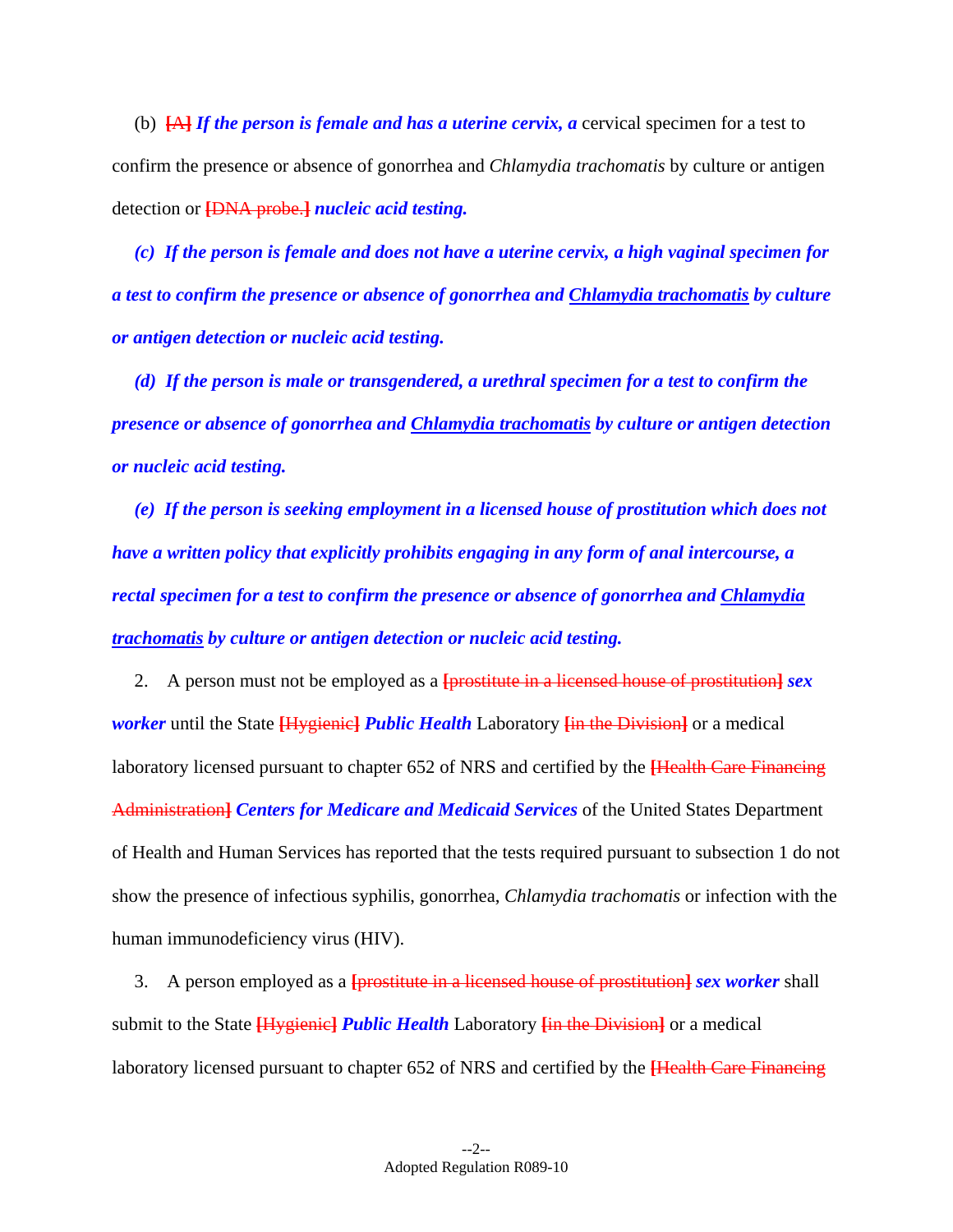Administration**]** *Centers for Medicare and Medicaid Services* of the United States Department of Health and Human Services:

 (a) Once each month, a sample of blood **[**, identified by the name of the prostitute as it appears on her local work permit card,**]** for a test to confirm the presence or absence of:

(1) Infection with the human immunodeficiency virus (HIV); and

(2) Syphilis.

 (b) Once each week **[**,**]** *if the sex worker is female and has a uterine cervix,* a cervical specimen **[**, identified by the name of the prostitute as it appears on her local work permit card,**]** for a test to confirm the presence or absence of gonorrhea and *Chlamydia trachomatis* by culture or antigen detection or **[**DNA probe.**]** *nucleic acid testing.* 

 *(c) Once each week if the sex worker is female and does not have a uterine cervix, a high vaginal specimen for a test to confirm the presence or absence of gonorrhea and Chlamydia trachomatis by culture or antigen detection or nucleic acid testing.* 

 *(d) Once each week if the sex worker is male or transgendered, a urethral specimen for a test to confirm the presence or absence of gonorrhea and Chlamydia trachomatis by culture or antigen detection or nucleic acid testing.* 

 *(e) Once each week if the sex worker is employed in a licensed house of prostitution which does not have a written policy that explicitly prohibits engaging in any form of anal intercourse, a rectal specimen for a test to confirm the presence or absence of gonorrhea and Chlamydia trachomatis by culture or antigen detection or nucleic acid testing.* 

 4. If a test required pursuant to this section shows the presence of infectious syphilis, gonorrhea, *Chlamydia trachomatis* or infection with the human immunodeficiency virus (HIV),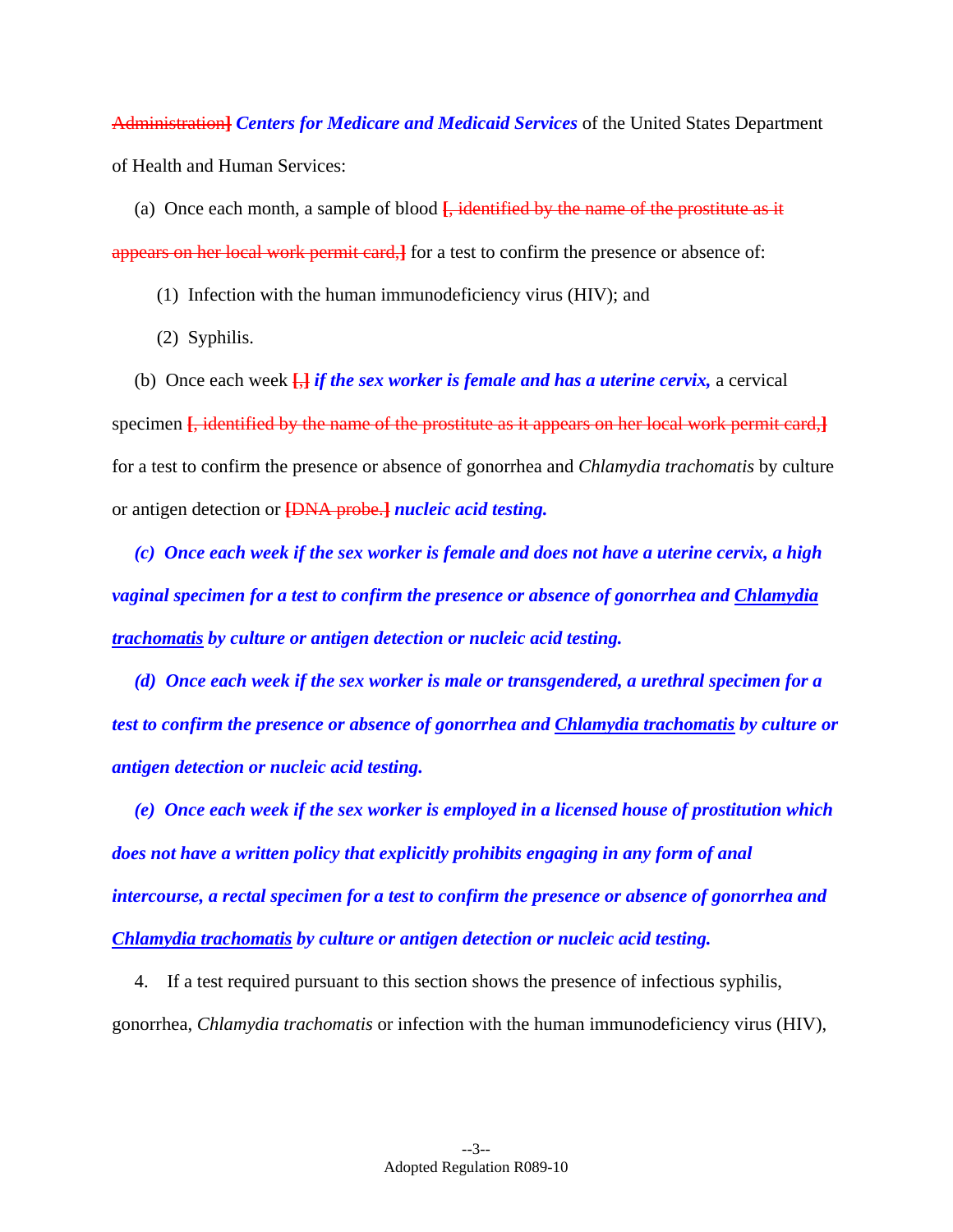the person shall immediately cease and desist from employment as a **[**prostitute in a licensed house of prostitution.**]** *sex worker.* 

 *5. Each sample and specimen required pursuant to this section must be collected under the supervision of a licensed health care professional and must be identified by, as applicable:* 

 *(a) The name of the sex worker from whom the sample or specimen was collected, as that name appears on the local work permit card of the sex worker; or* 

 *(b) The name of the person from whom the sample or specimen was collected, as that name appears on the application of the person for a local work permit card.* 

 *6. Each laboratory test required pursuant to this section must be approved by the Food and Drug Administration of the United States Department of Health and Human Services for the purpose for which it is administered or must have been validated by a laboratory certified by the Secretary of Health and Human Services pursuant to 42 U.S.C. § 263a.* 

 **Sec. 3.** NAC 441A.805 is hereby amended to read as follows:

 441A.805 *1.* A person employed as a **[**prostitute in a licensed house of prostitution**]** *sex worker* shall require each patron to wear and use a latex *or polyurethane* prophylactic while *the patron is* engaging in *any form of* sexual intercourse **[**,**]** *involving the insertion of the penis into the vagina, anus or mouth of the sex worker,* oral-genital contact or any touching of the sexual organs or other intimate parts of a person.

 *2. A person employed as a sex worker shall wear and use a latex or polyurethane prophylactic while the sex worker is engaging in any form of sexual intercourse involving the insertion of the penis into the vagina, anus or mouth of the patron, oral-genital contact or any touching of the sexual organs or other intimate parts of a person.*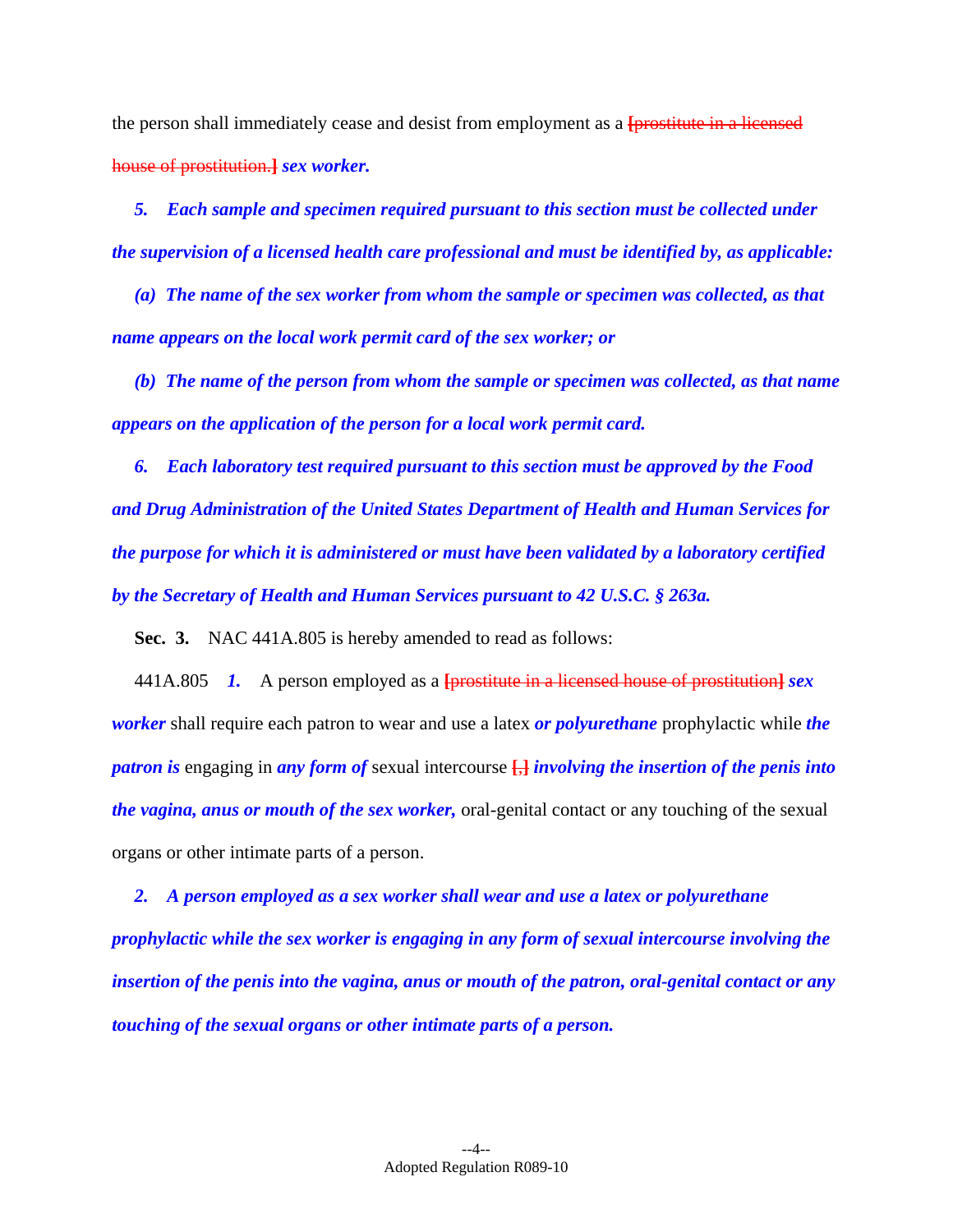## **HEALTH DIVISION**

### **Bureau of Health Statistics, Planning, and Emergency Response, Office of Epidemiology LCB File #R089-10**

#### **Information Statement per NRS 233B.066**

1. A description of how public comment was solicited, a summary of public response, and an explanation how other interested persons may obtain a copy of the summary.

In order to receive public comment, mailings went out to notify the public of the Board of Health meeting and hearing of 441A through the Board of Health listserv and the documents were posted online at health.nv.gov, as well as at the physical locations specified in the public notice. Further, mailings went out to all local health authorities, brothels, county health officers, and local sheriff's departments. The only public comment received was a letter from Shady Lady Ranch in Nye County supporting the changes in full. There were 5 persons that provided testimony for the Board of Health meeting. Other interested parties can receive documentation of the changes and public comments through the Nevada State Health Division.

- 2. The number of persons who:
	- (a) Attended the hearing: 140 persons
	- (b) Testified at each hearing: 5 persons (Ms. Spaulding, Dr. Green, Mr. Flint, Dr. Middaugh, and Dr. Todd)
	- (c) Submitted to the agency written statements. The NSHD received two written statements from Dr. John Middaugh, Southern Nevada Health District, and Bobbi Davis, Owner, Shady Lady Ranch
- 3. A description of how comment was solicited from affected businesses, a summary of their response, and an explanation how other interested persons may obtain a copy of the summary.

Mailings went out to all local health authorities, brothels, county health officers, and local sheriff's departments. The only public comment received was a letter from the Shady Lady Ranch in Nye County supporting the changes in full. There were 5 persons that provided testimony for the Board of Health meeting. Other interested parties can receive documentation of the changes and public comments through the Nevada State Health Division.

4. If the regulation was adopted without changing any part of the proposed regulation, a summary of the reasons for adopting the regulation without change. The statement should also explain the reasons for making any changes to the regulation as proposed.

The State Board of Health approved these proposed regulation amendments without any changes.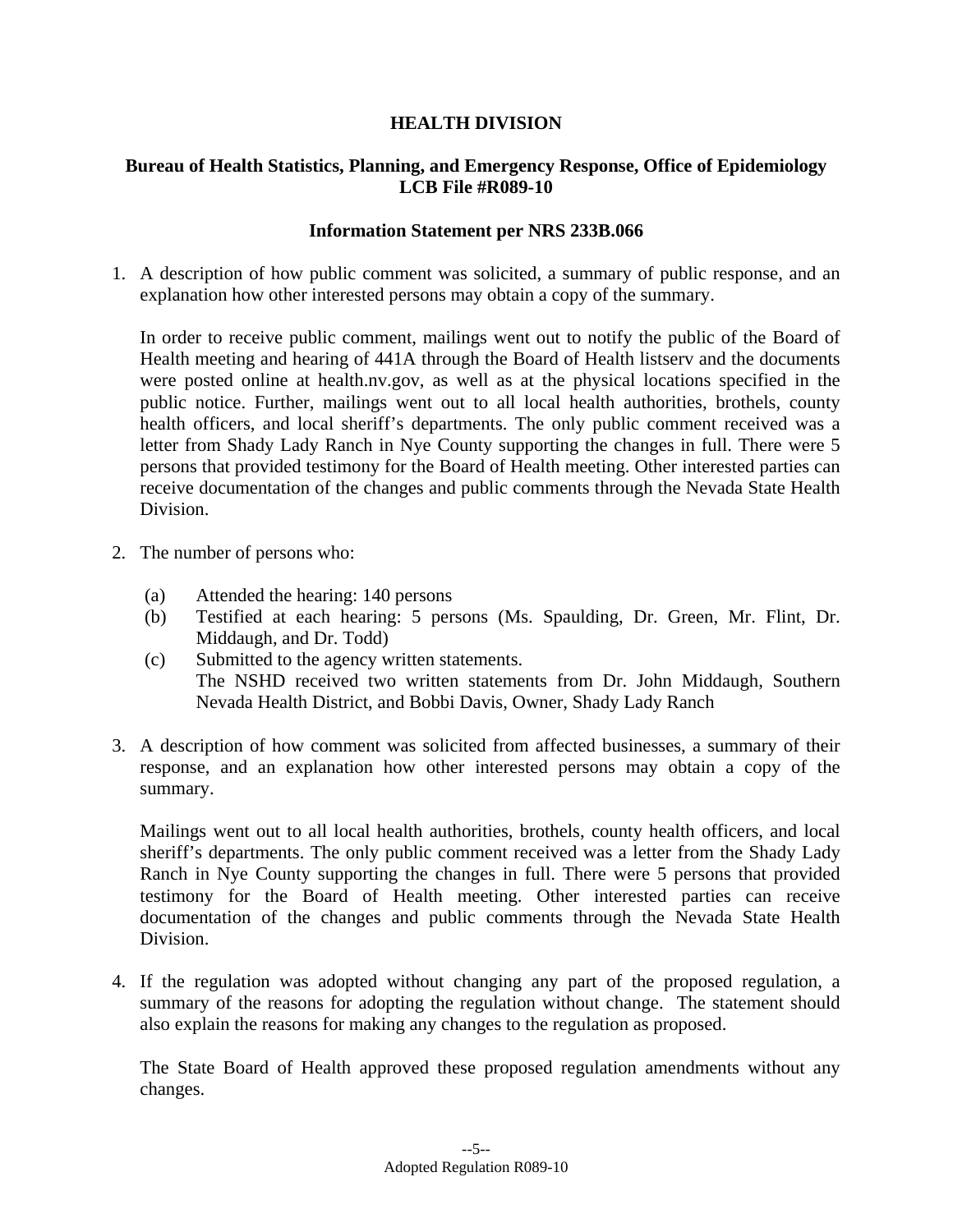- 5. The estimated economic effect of the regulation on the business which it is to regulate and on the public. These must be stated separately, and in each case must include:
	- (a) Both adverse and beneficial effects; and

Adverse effects would be additional laboratory testing costs in regard to rectal swabbing. Beneficial effects would be increased screening and health protection and health benefit by identifying infection if present and treating it immediately and appropriately. Further benefit is to eliminate the gender-specific language of the current regulations and allow men and transgendered individuals, in addition to females.

(b) Both immediate and long term effects.

Anticipated effects on the business which NAC 441 A regulates: Adverse: higher medical screening costs incurred by legal sex workers

 Beneficial: increased medical screening and protection during sexual acts for legal sex workers

 Immediate: increased medical screening and protection during sexual acts for legal sex workers

 Long-term: decreased potential transmission of sexually transmitted diseases (STDs) in legal brothels in Nevada

Anticipated effects on the public: Adverse: none

> Beneficial: early identification of STDs among legal sex workers; increased use of barriers (condoms, etc.) during sexual acts

Immediate: early identification of STDs among legal sex worker

 Long-term: decreased potential transmission of STDs in legalized brothels in Nevada

6. The estimated cost to the agency for enforcement of the proposed regulation,

There are no estimated costs to the agency for the proposed regulation.

7. A description of any regulations of other state or government agencies which the proposed regulation overlaps or duplicates and a statement explaining why the duplication or overlapping is necessary. If the regulation overlaps or duplicates a federal regulation, name the regulating federal agency.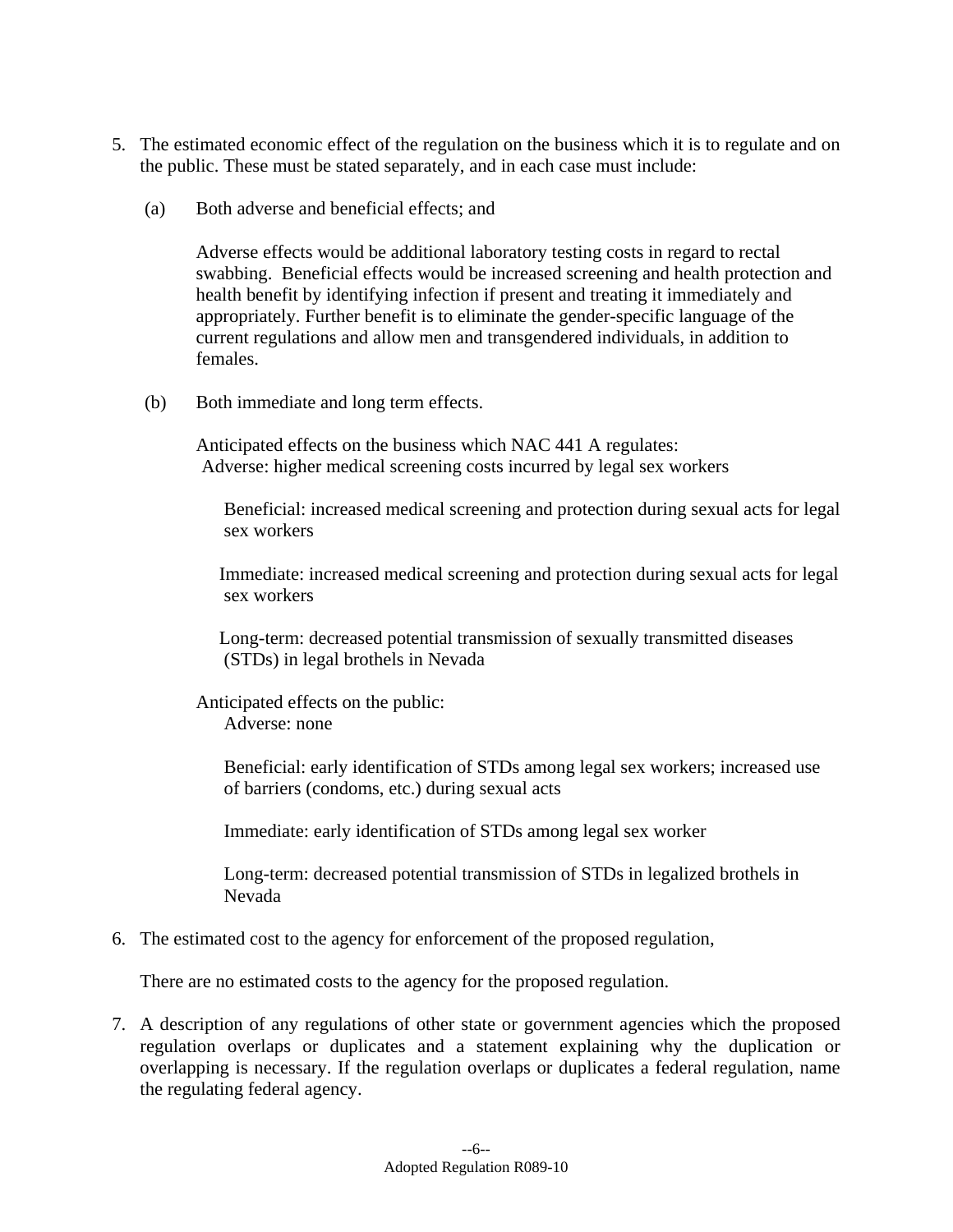There are no overlapping state or federal laws or regulations that overlap with the proposed regulation.

8. If the regulation includes provisions which are more stringent than a federal regulation which regulates the same activity, a summary of such provisions.

There are no federal laws that apply to the proposed regulation.

9. If the regulation provides a new fee or increases an existing fee, the total annual amount the agency expects to collect and the manner in which the money will be used.

There is no fee associated with the proposed regulation.

10. If the proposed regulation is likely to impose a direct and significant economic burden upon a small business or directly restrict the formulation, operation or expansion of a small business. What methods did the agency use in determining the impact of the regulation on a small business?

 The NSHD worked with the affected small businesses (brothels) to limit the costs associated with increased laboratory testing.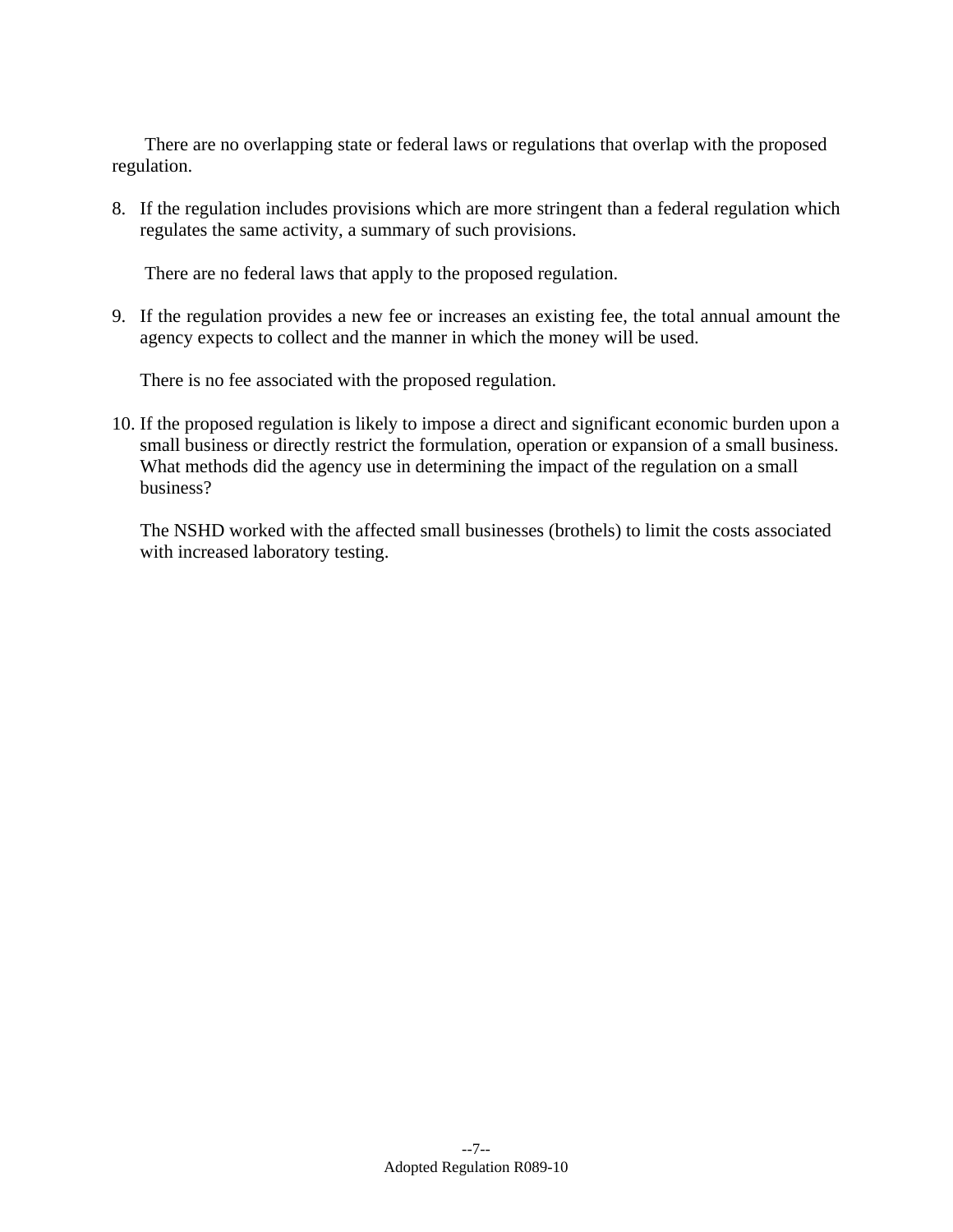### **SMALL BUSINESS IMPACT STATEMENT**

(Nevada Revised Statutes 233B.0608) Proposed Regulations Nevada Administrative Code (NAC) 441A

#### **Background**:

The Office of Epidemiology within the Health Division is requesting approval to change regulations for Chapter 441A for Communicable Diseases. Revisions include further explanation of "sexual intercourse," as defined in 441A.800 and 441A.805 and further information testing requirements.

Interested individuals can obtain a copy of the information packet, including the Small Business Impact Questionnaire, sent to all anticipated affected businesses (55), from Julia Spaulding, Nevada State Health Division, 4150 Technology Way, Suite 211, Carson City, Nevada 89706. FAX (775) 684-5999.

### **1. A description of the manner in which comment was solicited from affected small businesses, a summary of their response and an explanation of the manner in which other interested persons may obtain a copy of the summary.**

Pursuant to NRS 233B.0608(2)(a), the Nevada State Health Division requested input from all anticipated affected individuals.

A "Small Business Impact Questionnaire" and "Notice of Public Workshop" and the proposed regulation amendments have been sent to all available brothel mailing addresses, local health authorities, local Sheriff's Departments, county health officers, and other community members who requested the information.

- 1) How many employees are currently employed by your business?
- 2) Will a specific regulation have an adverse economic effect upon your business?
- 3) Will the regulation(s) have any beneficial effect upon your business?
- 4) Do you anticipate any indirect adverse effects upon your business?
- 5) Do you anticipate any indirect beneficial effects upon your business?

The specific responses to these questions may be found in the attached document titled: "Small Business Impact Questionnaire Summary- NAC 441A." Below is a table indicating the number of responses.

Total Number of Responses: 4

- Q1- # Meeting Small Business Definition 4
- Q2- # Having Direct Adverse Effect: 4
- Q3- # Having Direct Beneficial Effect: 4
- Q4- # Having Indirect Adverse Effect: 4
- Q5- # Having Indirect Beneficial Effect: 4